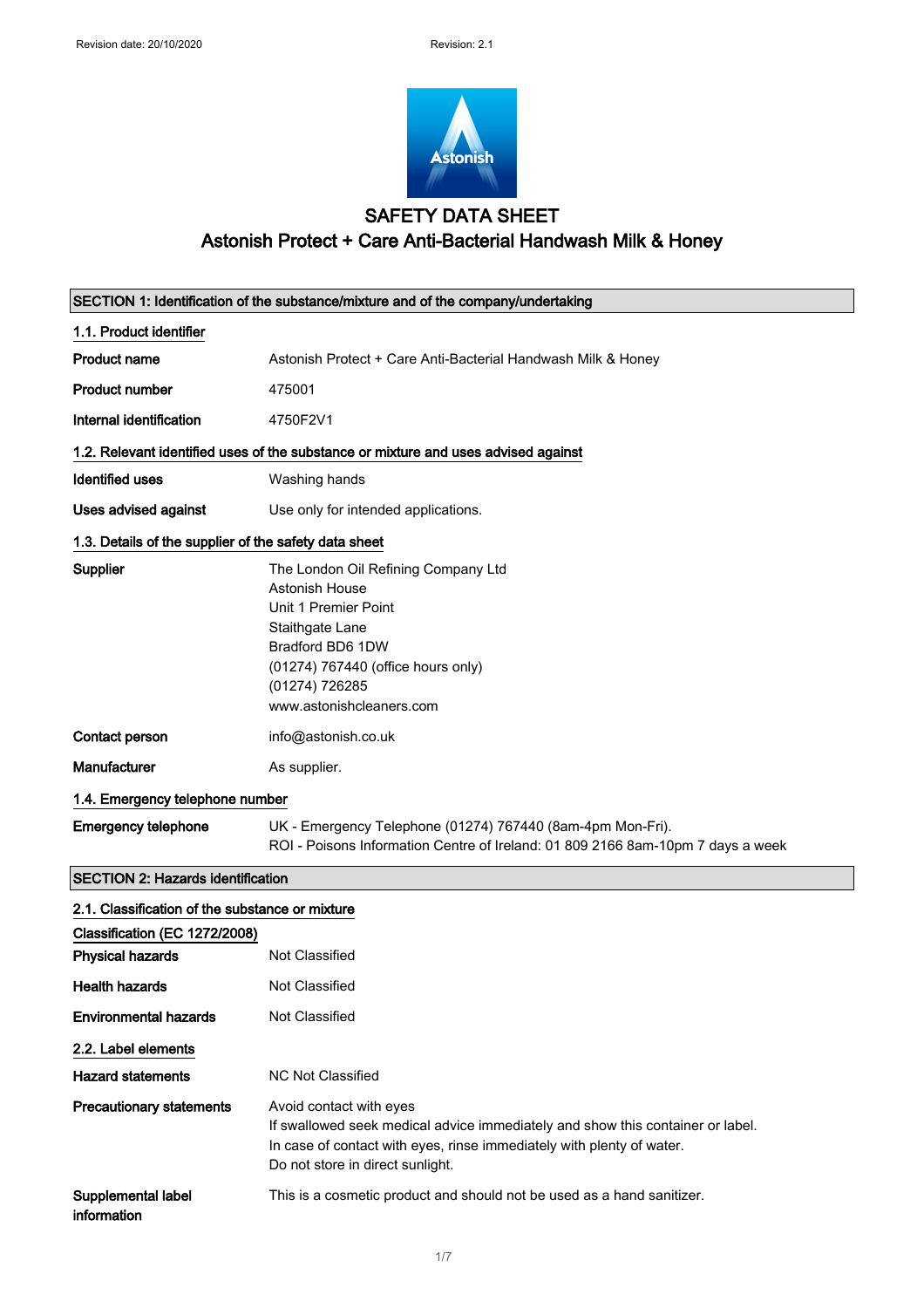| <b>Additional Labelling</b>                                                        | None                 |                                                      |        |
|------------------------------------------------------------------------------------|----------------------|------------------------------------------------------|--------|
| 2.3. Other hazards                                                                 |                      |                                                      |        |
| None                                                                               |                      |                                                      |        |
| SECTION 3: Composition/information on ingredients                                  |                      |                                                      |        |
| 3.2. Mixtures                                                                      |                      |                                                      |        |
| <b>Sodium Laureth Sulfate</b>                                                      |                      |                                                      | 5-10%  |
| CAS number: 68891-38-3                                                             | EC number: 500-234-8 | REACH registration number: 01-                       |        |
|                                                                                    |                      | 2119488639-16-XXXX                                   |        |
| Classification                                                                     |                      |                                                      |        |
| Skin Irrit. 2 - H315                                                               |                      |                                                      |        |
| Eye Dam. 1 - H318                                                                  |                      |                                                      |        |
| Aquatic Chronic 3 - H412                                                           |                      |                                                      |        |
|                                                                                    |                      |                                                      |        |
| Glycerol                                                                           |                      |                                                      | $<$ 1% |
| CAS number: 56-81-5                                                                | EC number: 200-289-5 |                                                      |        |
| Classification                                                                     |                      |                                                      |        |
| Not Classified                                                                     |                      |                                                      |        |
|                                                                                    |                      |                                                      |        |
| <b>Citric Acid Monohydrate</b>                                                     |                      |                                                      | 1%     |
| CAS number: 5949-29-1                                                              | EC number: 201-069-1 |                                                      |        |
| Classification                                                                     |                      |                                                      |        |
| Eye Irrit. 2 - H319                                                                |                      |                                                      |        |
|                                                                                    |                      |                                                      |        |
| Tetrasodium N,N-bis(carboxylatomethyl)-L-glutamate                                 |                      |                                                      | $<$ 1% |
| CAS number: 51981-21-6                                                             | EC number: 257-573-7 | REACH registration number: 01-                       |        |
|                                                                                    |                      | 2119493601-38-0000                                   |        |
| Classification                                                                     |                      |                                                      |        |
| Not Classified                                                                     |                      |                                                      |        |
|                                                                                    |                      |                                                      |        |
| Lactic acid                                                                        |                      |                                                      | 1%     |
| CAS number: 79-33-4                                                                | EC number: 201-196-2 | REACH registration number: 01-<br>2119474164-39-XXXX |        |
|                                                                                    |                      |                                                      |        |
| Classification                                                                     |                      |                                                      |        |
| Skin Irrit. 2 - H315                                                               |                      |                                                      |        |
| Eye Dam. 1 - H318                                                                  |                      |                                                      |        |
| The Full Text for all R-Phrases and Hazard Statements are Displayed in Section 16. |                      |                                                      |        |
| <b>SECTION 4: First aid measures</b>                                               |                      |                                                      |        |

## 4.1. Description of first aid measures

Inhalation Remove exposure and give water to drink if mouth irritation experienced. Seek medical advice if recovery not rapid.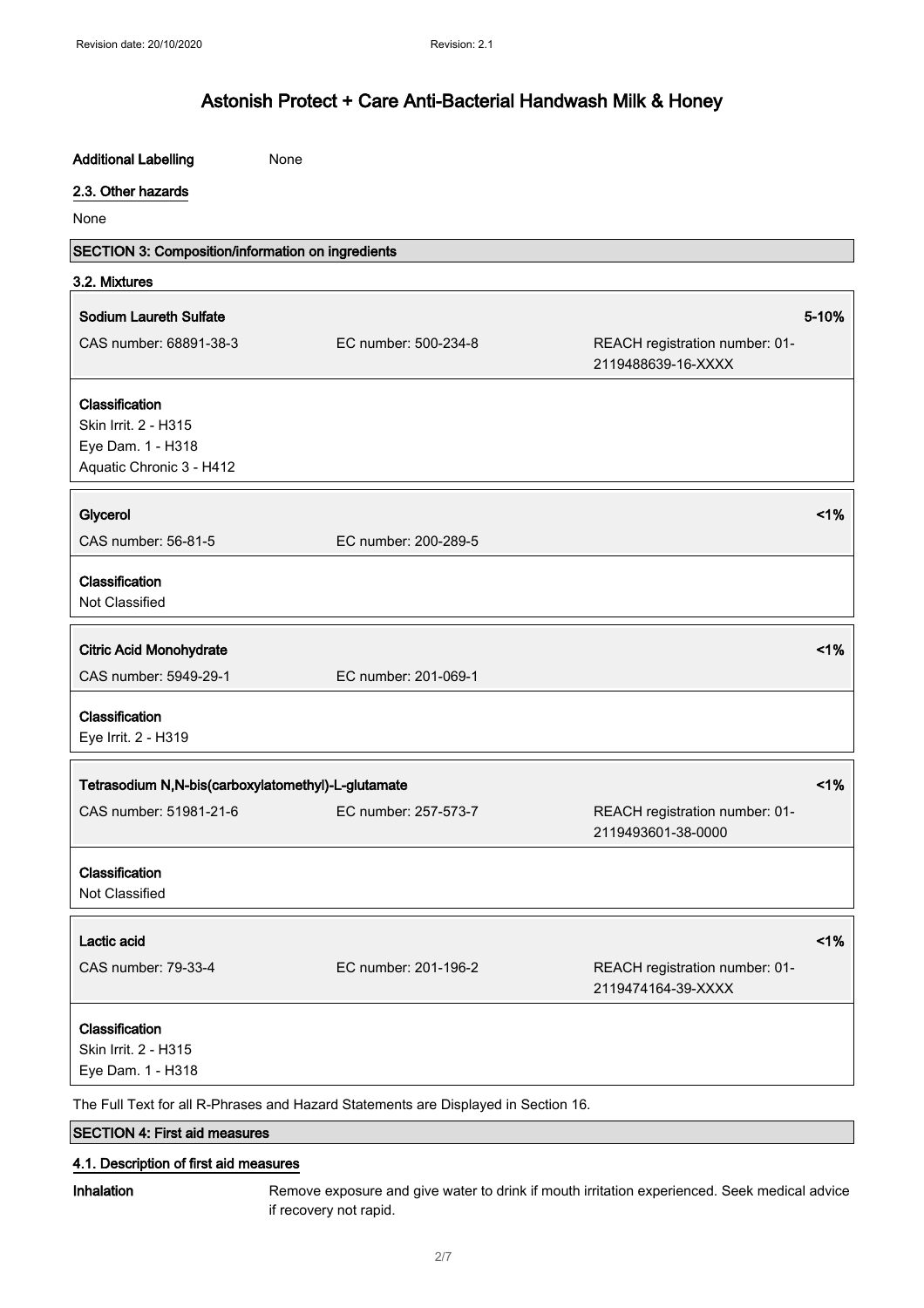| Ingestion                                                  | Drink water. If symptoms persist seek medical advice.                                                                                              |  |
|------------------------------------------------------------|----------------------------------------------------------------------------------------------------------------------------------------------------|--|
| <b>Skin contact</b>                                        | Rinse affected area with water.                                                                                                                    |  |
| Eye contact                                                | Rinse thoroughly with water for several minutes. If symptoms persist seek medical advice.                                                          |  |
|                                                            | 4.2. Most important symptoms and effects, both acute and delayed                                                                                   |  |
| <b>Inhalation</b>                                          | Possible mild irritation of breathing passage and possible mouth irritation.                                                                       |  |
| Ingestion                                                  | Possible mild stomach upset and mild soreness of mouth.                                                                                            |  |
| <b>Skin contact</b>                                        | Not considered to be hazardous when in contact with skin. However for sensitive individuals.<br>product may cause redness, itching and irritation. |  |
| Eye contact                                                | Possible mild irritation, redness and soreness.                                                                                                    |  |
|                                                            | 4.3. Indication of any immediate medical attention and special treatment needed                                                                    |  |
| Notes for the doctor                                       | No data avaliable                                                                                                                                  |  |
| <b>Specific treatments</b>                                 | No data available.                                                                                                                                 |  |
| <b>SECTION 5: Firefighting measures</b>                    |                                                                                                                                                    |  |
| 5.1. Extinguishing media                                   |                                                                                                                                                    |  |
| Suitable extinguishing media                               | Use extinguisher suitable to cause of fire.                                                                                                        |  |
| 5.2. Special hazards arising from the substance or mixture |                                                                                                                                                    |  |
| Specific hazards                                           | Product does not support combustion, minimal fire hazard. Minimal quantities of oxides of<br>carbon may be produced.                               |  |
| 5.3. Advice for firefighters                               |                                                                                                                                                    |  |
| Protective actions during<br>firefighting                  | Use protection suitable to cause of fire.                                                                                                          |  |
| <b>SECTION 6: Accidental release measures</b>              |                                                                                                                                                    |  |
|                                                            | 6.1. Personal precautions, protective equipment and emergency procedures                                                                           |  |
| <b>Personal precautions</b>                                | Avoid contact with eyes.                                                                                                                           |  |
| 6.2. Environmental precautions                             |                                                                                                                                                    |  |
| <b>Environmental precautions</b>                           | Product is intended to be rinsed away to sewer after use. For bigger spillages non-household<br>spillages prevent entry into sewer or drains.      |  |
| 6.3. Methods and material for containment and cleaning up  |                                                                                                                                                    |  |
|                                                            |                                                                                                                                                    |  |
| Methods for cleaning up                                    | Absorb household spillages with e.g kitchen roll and dispose of in bin. Wipe affected area<br>clean with a damp cloth.                             |  |
| 6.4. Reference to other sections                           |                                                                                                                                                    |  |
| Reference to other sections                                | For personal protection, see Section 8. For waste disposal, see Section 13.                                                                        |  |
| <b>SECTION 7: Handling and storage</b>                     |                                                                                                                                                    |  |
| 7.1. Precautions for safe handling                         |                                                                                                                                                    |  |
| Usage precautions                                          | Use as instructed on label.                                                                                                                        |  |
|                                                            | 7.2. Conditions for safe storage, including any incompatibilities                                                                                  |  |
| <b>Storage precautions</b>                                 | Store in ambient conditions. Protect from sunlight.                                                                                                |  |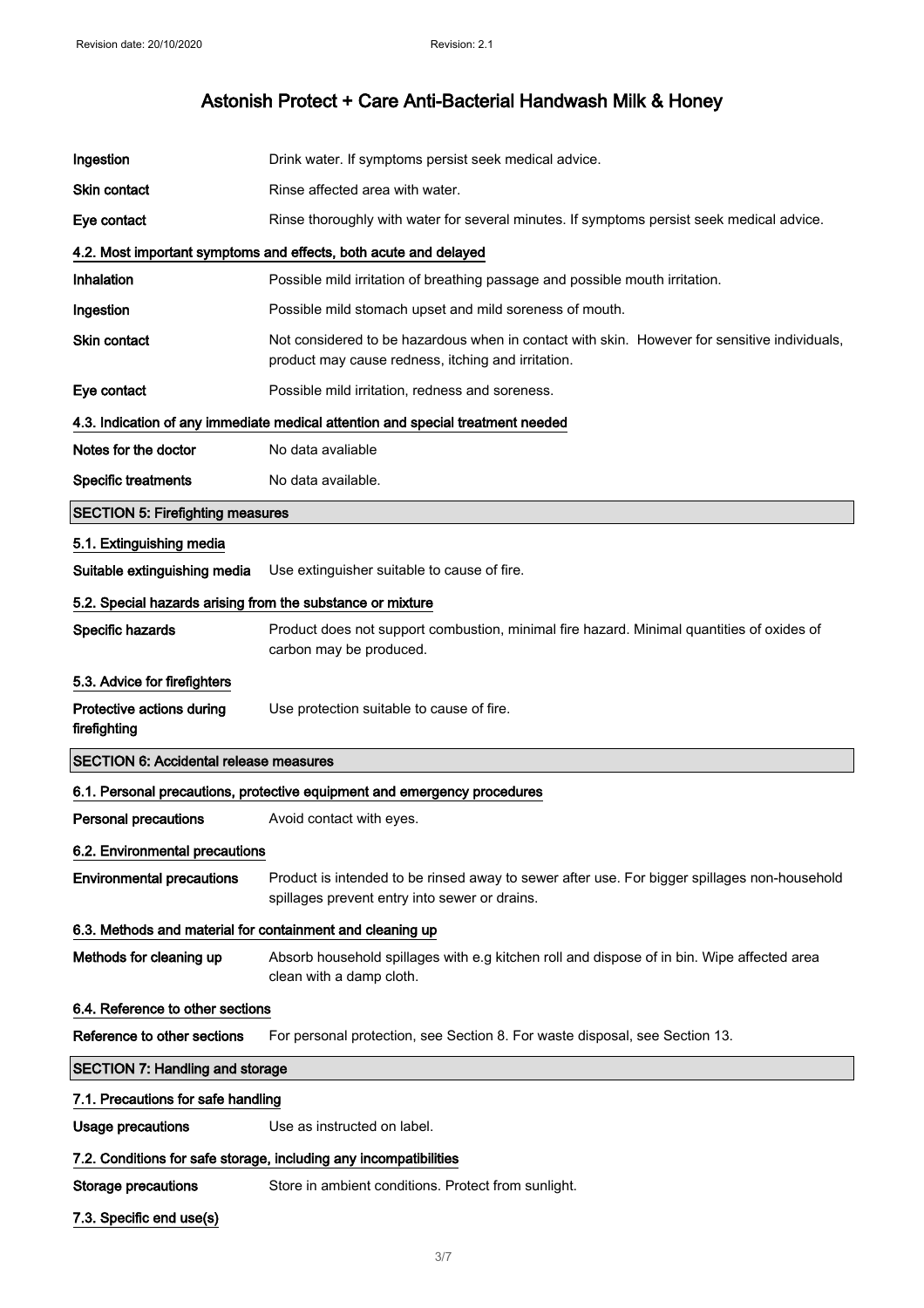Specific end use(s) Washing hands

Initial boiling point and range Not measured (>100°C)

Flash point Not determined.

Flammability (solid, gas) Does not ignite.

Evaporation rate Mot known.

Evaporation factor **Not known**.

## Astonish Protect + Care Anti-Bacterial Handwash Milk & Honey

| <b>SECTION 8: Exposure controls/Personal protection</b>    |                                                                                                                                                 |
|------------------------------------------------------------|-------------------------------------------------------------------------------------------------------------------------------------------------|
| 8.1. Control parameters                                    |                                                                                                                                                 |
| Occupational exposure limits                               |                                                                                                                                                 |
| Glycerol                                                   |                                                                                                                                                 |
| WEL = Workplace Exposure Limit.                            | Long-term exposure limit (8-hour TWA): WEL 10 mg/m <sup>3</sup> mist                                                                            |
|                                                            | Citric Acid Monohydrate (CAS: 5949-29-1)                                                                                                        |
| <b>PNEC</b>                                                | - Fresh water; 0.44 mg/l                                                                                                                        |
|                                                            | - Sediment (Freshwater); 3.46 mg/kg                                                                                                             |
|                                                            | - Sediment (Marinewater); 34.6 mg/kg                                                                                                            |
|                                                            | - marine water; 0.044 mg/l                                                                                                                      |
|                                                            | - STP; >1000 mg/l                                                                                                                               |
|                                                            | - Soil; 33.1 mg/kg                                                                                                                              |
|                                                            | Tetrasodium N,N-bis(carboxylatomethyl)-L-glutamate (CAS: 51981-21-6)                                                                            |
| <b>DNEL</b>                                                | Workers - Inhalation; Short term systemic effects: 55 mg/m <sup>3</sup><br>Workers - Inhalation; Short term local effects: 55 mg/m <sup>3</sup> |
|                                                            | Workers - Inhalation; Long term systemic effects: 7.3 mg/m <sup>3</sup>                                                                         |
|                                                            | Workers - Dermal; Long term systemic effects: 15000 mg/kg/day                                                                                   |
|                                                            | Consumer - Inhalation; Long term systemic effects: 1.8 mg/m <sup>3</sup>                                                                        |
|                                                            | Consumer - Dermal; Long term systemic effects: 7500 mg/kg/day                                                                                   |
|                                                            | Consumer - Oral; Long term systemic effects: 1.5 mg/kg/day                                                                                      |
| 8.2. Exposure controls                                     |                                                                                                                                                 |
| Eye/face protection                                        | Avoid contact with eyes.                                                                                                                        |
| <b>Environmental exposure</b><br>controls                  | This product does not pose a hazard in normal use when following the usage instructions.                                                        |
| SECTION 9: Physical and chemical properties                |                                                                                                                                                 |
| 9.1. Information on basic physical and chemical properties |                                                                                                                                                 |
| Appearance                                                 | Opaque Smooth Golden Viscous Liquid                                                                                                             |
| Colour                                                     | Golden Yellow                                                                                                                                   |
| Odour                                                      | Toffee/Caramel                                                                                                                                  |
| <b>Odour threshold</b>                                     | Not known.                                                                                                                                      |
| pH                                                         | pH (concentrated solution): 4.0 - 6.0                                                                                                           |
| <b>Melting point</b>                                       | Not known.                                                                                                                                      |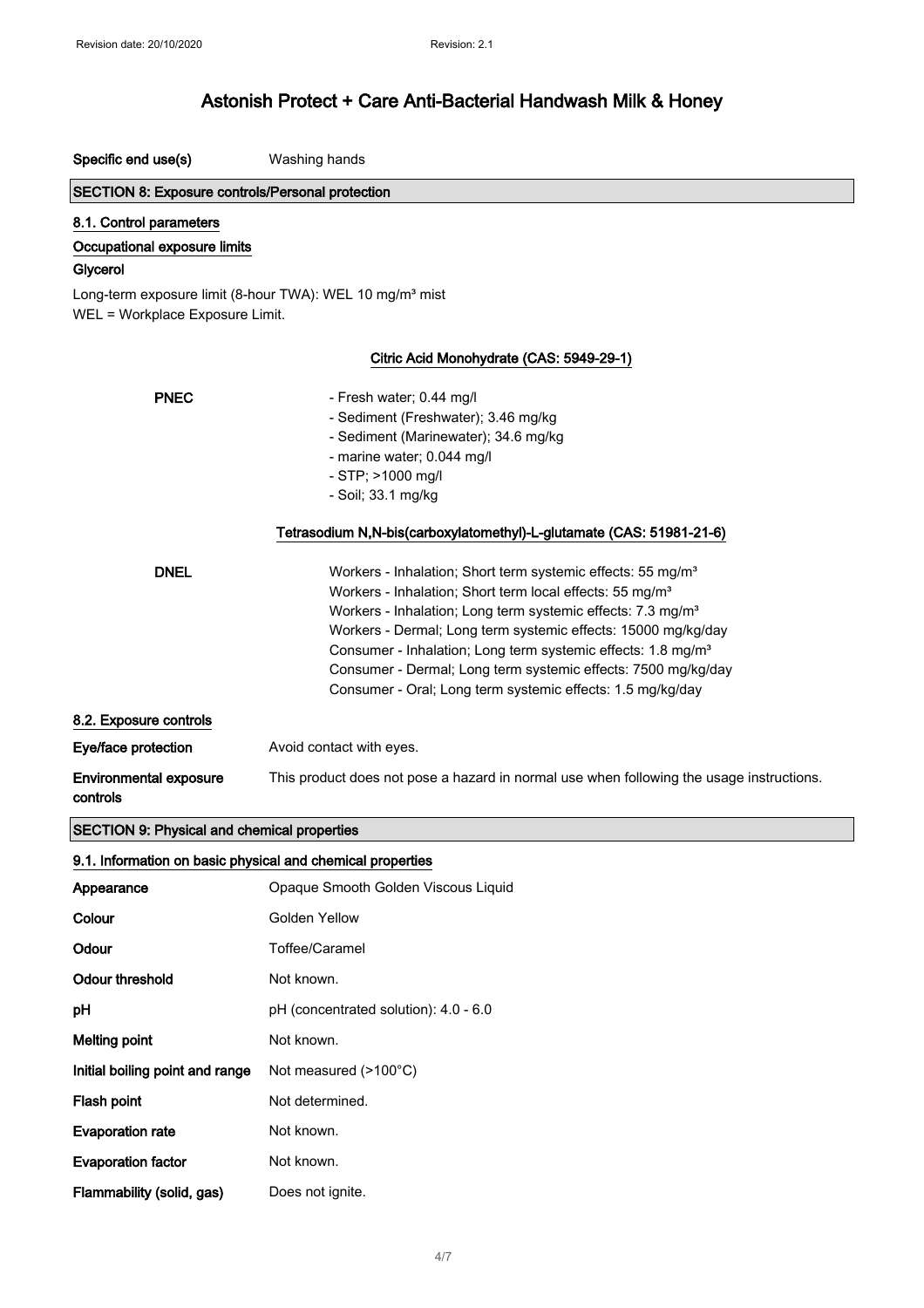| Upper/lower flammability or<br>explosive limits | Does not ignite.                |
|-------------------------------------------------|---------------------------------|
| Other flammability                              | Not relevant.                   |
| Vapour pressure                                 | Not determined.                 |
| Vapour density                                  | $> 1$ (Air=1)                   |
| <b>Relative density</b>                         | 1.013 - 1.033 @ 20°C            |
| <b>Bulk density</b>                             | Not relevant.                   |
| Solubility(ies)                                 | Soluble in water                |
| <b>Partition coefficient</b>                    | Not known.                      |
| Auto-ignition temperature                       | Not known.                      |
| <b>Decomposition Temperature</b>                | Not available.                  |
| <b>Viscosity</b>                                | 3000 - 6000 cP @ 20°C           |
| <b>Explosive properties</b>                     | None                            |
| Explosive under the influence<br>of a flame     | Not considered to be explosive. |
| <b>Oxidising properties</b>                     | Not applicable.                 |
| 9.2. Other information                          |                                 |
|                                                 |                                 |
| Other information                               | None.                           |
| <b>SECTION 10: Stability and reactivity</b>     |                                 |
| 10.1. Reactivity                                |                                 |
| Reactivity                                      | No reactivity hazards expected. |
| 10.2. Chemical stability                        |                                 |
| <b>Stability</b>                                | Stable under normal conditions. |
| 10.3. Possibility of hazardous reactions        |                                 |
| Possibility of hazardous<br>reactions           | None under normal conditions.   |
| 10.4. Conditions to avoid                       |                                 |
| Conditions to avoid                             | None known.                     |
| 10.5. Incompatible materials                    |                                 |
| Materials to avoid                              | None known.                     |
| 10.6. Hazardous decomposition products          |                                 |
| Hazardous decomposition<br>products             | Carbon oxides.                  |

## 11.1. Information on toxicological effects

Toxicological effects This mixture has not been tested. Based on the avaliable data of the ingredients the classification criteria are not met.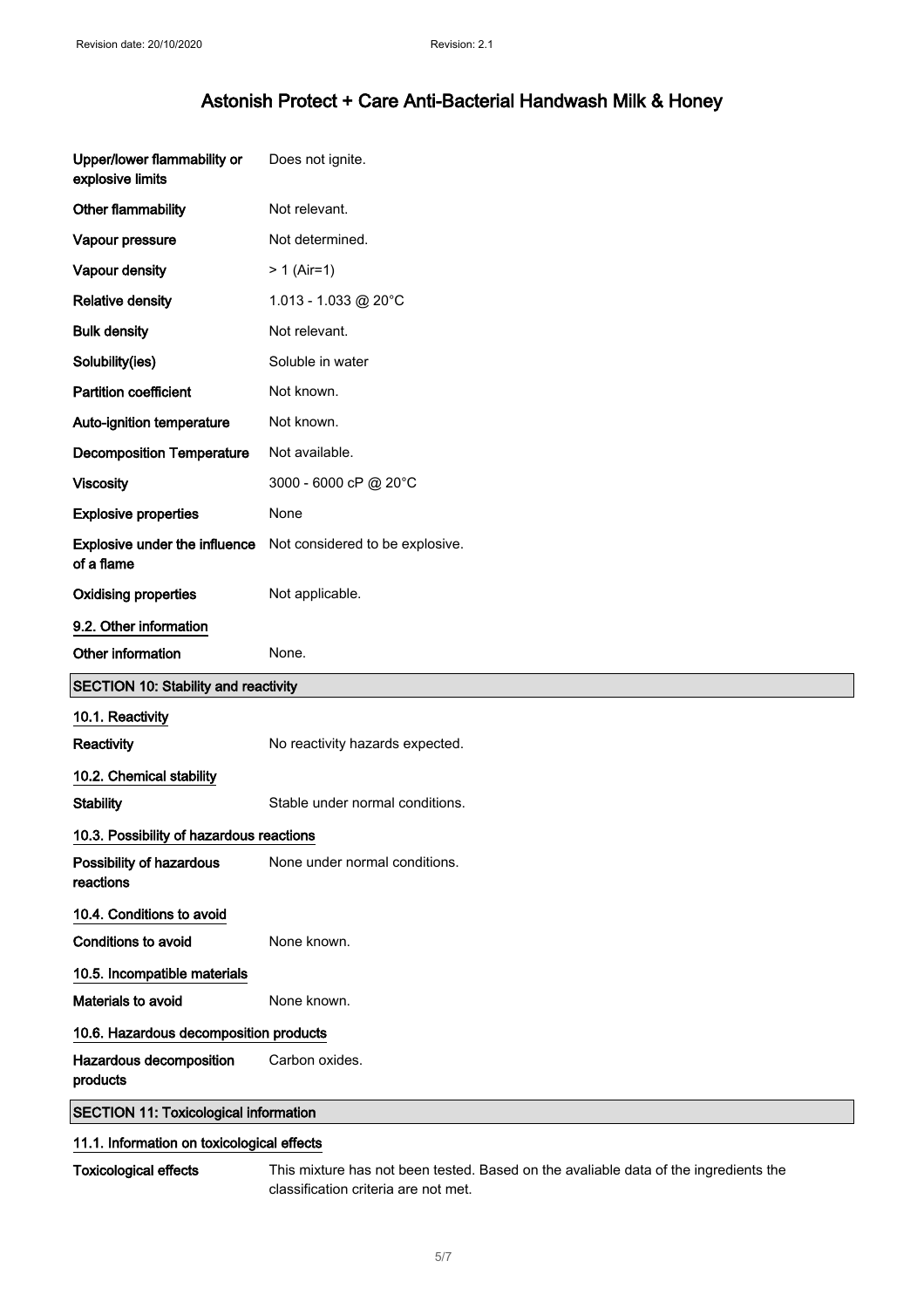| <b>SECTION 12: Ecological information</b>                                |                                                                                                                                                                                                                                       |  |
|--------------------------------------------------------------------------|---------------------------------------------------------------------------------------------------------------------------------------------------------------------------------------------------------------------------------------|--|
| 12.1. Toxicity                                                           |                                                                                                                                                                                                                                       |  |
| <b>Toxicity</b>                                                          | The mixture has not been tested. Based on the avaliable data of the ingredients the<br>classification criteria are not met.                                                                                                           |  |
| 12.2. Persistence and degradability                                      |                                                                                                                                                                                                                                       |  |
|                                                                          | Persistence and degradability Does not contain any components considered to be persistent.                                                                                                                                            |  |
| 12.3. Bioaccumulative potential                                          |                                                                                                                                                                                                                                       |  |
| <b>Bioaccumulative potential</b>                                         | No bio-accumulative potential noted for any component.                                                                                                                                                                                |  |
| <b>Partition coefficient</b>                                             | Not known.                                                                                                                                                                                                                            |  |
| 12.4. Mobility in soil                                                   |                                                                                                                                                                                                                                       |  |
| <b>Mobility</b>                                                          | The components of the mixture are readily absorbed into soil and are mobile in water<br>environment.                                                                                                                                  |  |
| 12.5. Results of PBT and vPvB assessment                                 |                                                                                                                                                                                                                                       |  |
| Results of PBT and vPvB<br>assessment                                    | No data available.                                                                                                                                                                                                                    |  |
| 12.6. Other adverse effects                                              |                                                                                                                                                                                                                                       |  |
| Other adverse effects                                                    | Not available.                                                                                                                                                                                                                        |  |
| <b>SECTION 13: Disposal considerations</b>                               |                                                                                                                                                                                                                                       |  |
| 13.1. Waste treatment methods                                            |                                                                                                                                                                                                                                       |  |
| <b>General information</b>                                               | Dispose of according to local regulations. Avoid disposing into drainage systems and into the<br>environment. Dispose of contaminated packaging in the same way as the product itself. Non-<br>contaminated packages may be recycled. |  |
| <b>SECTION 14: Transport information</b>                                 |                                                                                                                                                                                                                                       |  |
| General                                                                  | Not regulated.                                                                                                                                                                                                                        |  |
| 14.1. UN number                                                          |                                                                                                                                                                                                                                       |  |
| Not applicable.                                                          |                                                                                                                                                                                                                                       |  |
| 14.2. UN proper shipping name<br>Not applicable.                         |                                                                                                                                                                                                                                       |  |
| 14.3. Transport hazard class(es)                                         |                                                                                                                                                                                                                                       |  |
| Not regulated.                                                           |                                                                                                                                                                                                                                       |  |
| 14.4. Packing group<br>Not applicable.                                   |                                                                                                                                                                                                                                       |  |
| 14.5. Environmental hazards                                              |                                                                                                                                                                                                                                       |  |
| Environmentally hazardous substance/marine pollutant<br>No.              |                                                                                                                                                                                                                                       |  |
| 14.6. Special precautions for user                                       |                                                                                                                                                                                                                                       |  |
| Not applicable.                                                          |                                                                                                                                                                                                                                       |  |
| 14.7. Transport in bulk according to Annex II of MARPOL and the IBC Code |                                                                                                                                                                                                                                       |  |